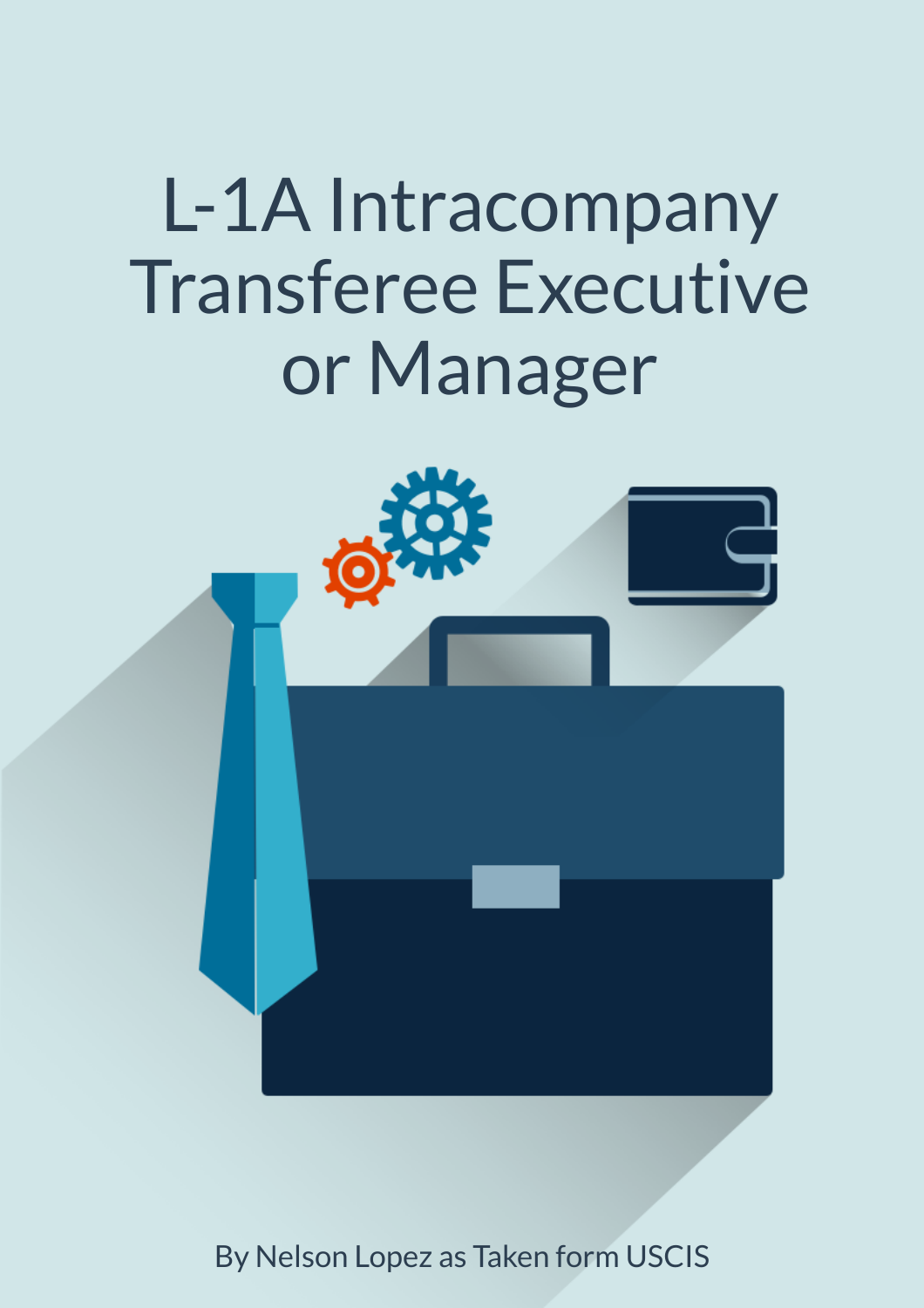## L-1A Intracompany Transferee Executive or Manager

The L-1A nonimmigrant classification enables a U.S. employer to transfer an executive or manager from one of its affiliated foreign offices to one of its offices in the United States. This classification also enables a foreign company which does not yet have an affiliated U.S. office to send an executive or manager to the United States with the purpose of establishing one. The employer must file a [Form I-129, Petition for a Nonimmigrant Worker,](http://www.uscis.gov/I-129) with fee, on behalf of the employee.

The following information describes some of the features and requirements of the L-1 nonimmigrant visa program.

#### General Qualifications of the Employer and Employee

To qualify for L-1 classification in this category, the employer must:

- Have a qualifying relationship with a foreign company (parent company, branch, subsidiary, or affiliate, collectively referred to as qualifying organizations); and
- Currently be, or will be, *doing business* as an employer in the United States and in at least one other country directly or through a qualifying organization for the duration of the beneficiary's stay in the United States as an L-1. While the business must be viable, there is no requirement that it be engaged in international trade.

**Doing business** means the regular, systematic, and continuous provision of goods and/or services by a qualifying organization and does not include the mere presence of an agent or office of the qualifying organization in the United States and abroad.

To qualify, the named employee must also:

- Generally have been working for a qualifying organization abroad for one continuous year within the three years immediately preceding his or her admission to the United States; and
- Be seeking to enter the United States to provide service in an executive or managerial capacity for a branch of the same employer or one of its qualifying organizations.